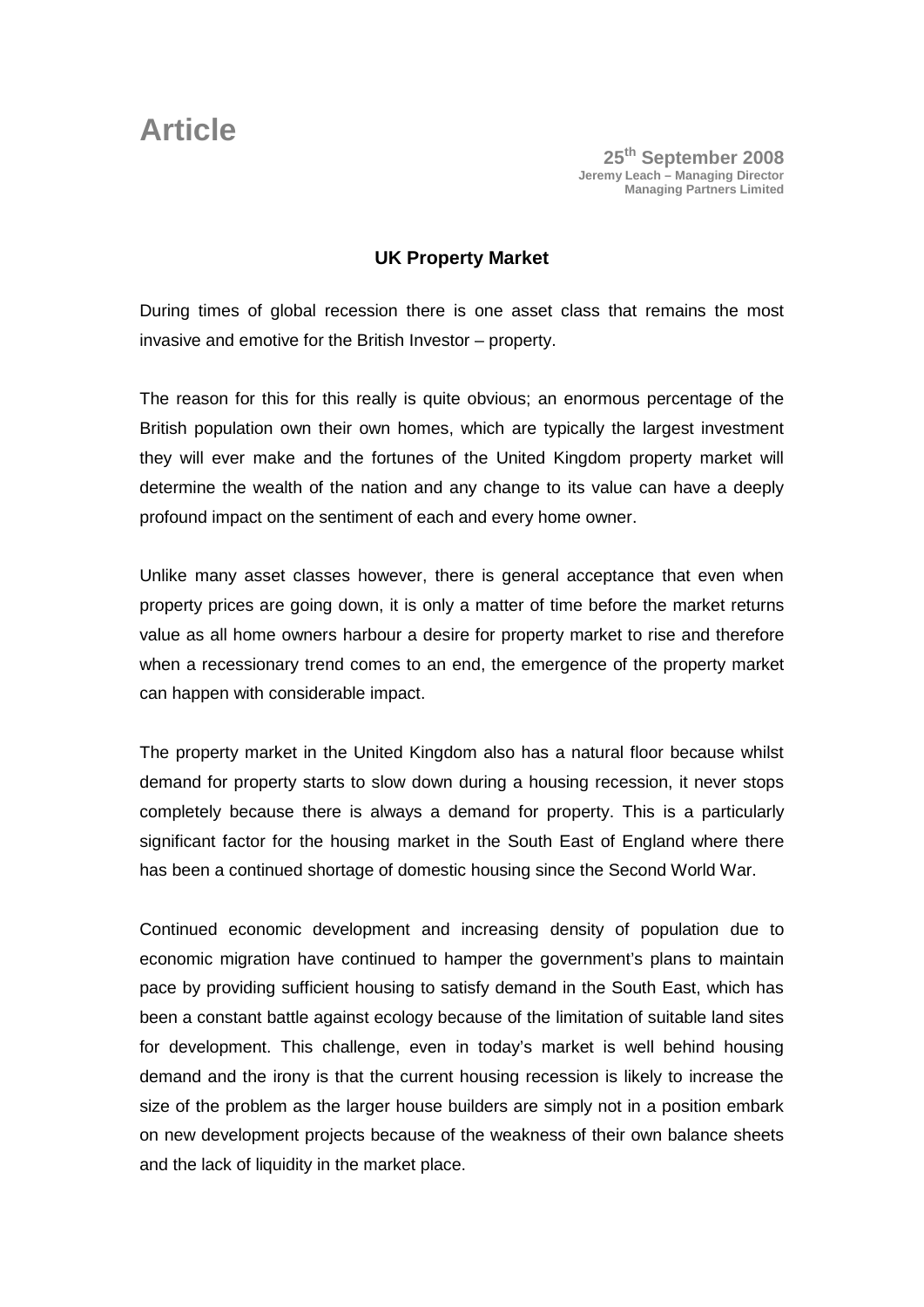In contrast to the South East there are other areas of the United Kingdom, where populations are declining because of the lack of local employment opportunities and the outlook in these areas is going to look quite bleak for some time to come. In order to understand the reasoning behind this statement we firstly need to understand and identify why property prices in less affluent parts of the United Kingdom started to rise so dramatically in the first place and without going into deep economic theories the simple answer is that the broader housing market is and has always been heavily influenced by London and the South East.

Quite some time ago we reached a point where property prices in the South East had reached a level where rental yields became extraordinarily low and property investors could no longer justify committing capital to the region because they had no longer had the ability to service the interest payment on any debt element, nor the inclination to invest in an asset that had a very low investment return. In simple terms, house prices become too toppy!

As a result of this phenomenon and continued appetite for property investment, the window of opportunity broadened and areas of the North of England were analysed with a great deal more scrutiny to find better value. Properties in places such as Hull, Leeds and Bradford to name a few, were tested by property speculators where Victorian houses could be purchased at one time for as little as £25,000 and generate significant rental returns.

As always however, the upside potential for such properties is more limited and the cost of maintenance is significantly higher as the price of a new window for example remains the same irrespective of whether a house is worth £25,000 or £250,000. Never the less we have seen a staggering rise in house prices in parts of the north of England, Scotland and Northern Ireland that are well beyond the reach of wealthy cities and have defied all economic growth expectations.

What we can learn from this, is that in a market of decline there will clearly be certain parts of the United Kingdom where property prices will be hit harder and will suffer for a lot longer than others because prices simply got way too high and the local housing demand is too low to restore investor confidence in the short term.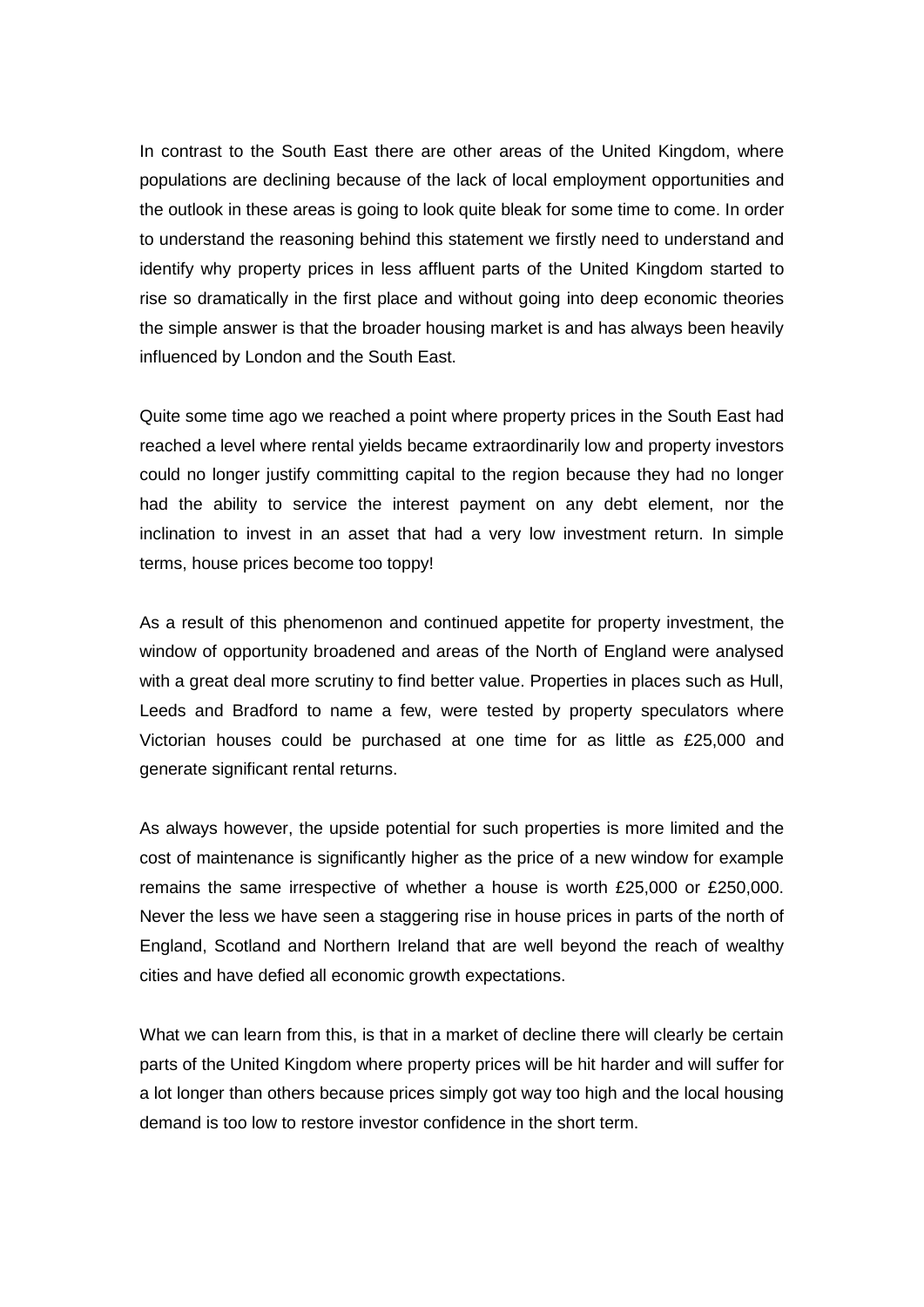During 2008 we have seen a steady decline in the value of property prices and the 20% correction that I predicted earlier in the year does not appear to be too far off the mark. Clearly some areas such as inner London have remained robust whilst areas of the North East will have experienced exaggerated losses as property values continue to gravitate back to realistic levels.

Whilst the market is presently enduring a well overdue correction in value, the core fundamentals of property investment have not changed and the secret to achieving the best long term success with the property market is to identify where the best value lies.

So who is taking advantage of the property market today, where are they investing their money, what property represents the best value for the future and how can investors benefit?

A new wave of property investors are now starting to emerge as pockets of the United Kingdom now represent good value money these areas are typically those that in areas of economic development, have density of population, a shortage of available housing and equally have the opportunity to deliver a magical balance of long term capital growth in property values, coupled by high rental yields.

The types of property that are least affected by housing slumps tend to be bungalows because typically they are purchased by more elderly people who are less affected by housing trends and are not inclined to consider a house move in the short term. They do not therefore represent marvellous value in the current climate because their values have remained more robust. Equally, new build properties are notoriously overpriced and in the case of apartments the management fees are often extremely high making them equally less attractive unless purchased at particularly keen prices.

So the sweet spot in the current housing market is the older, Victorian two or three bed roomed house in a reasonable urban position, based in an area of the South East offering a healthy rental yield and reasonable upside potential for value. One shining example of premium property value can be seen in the Portsmouth area where there is a significant availability of this style of housing at what has to be argued to be excellent value.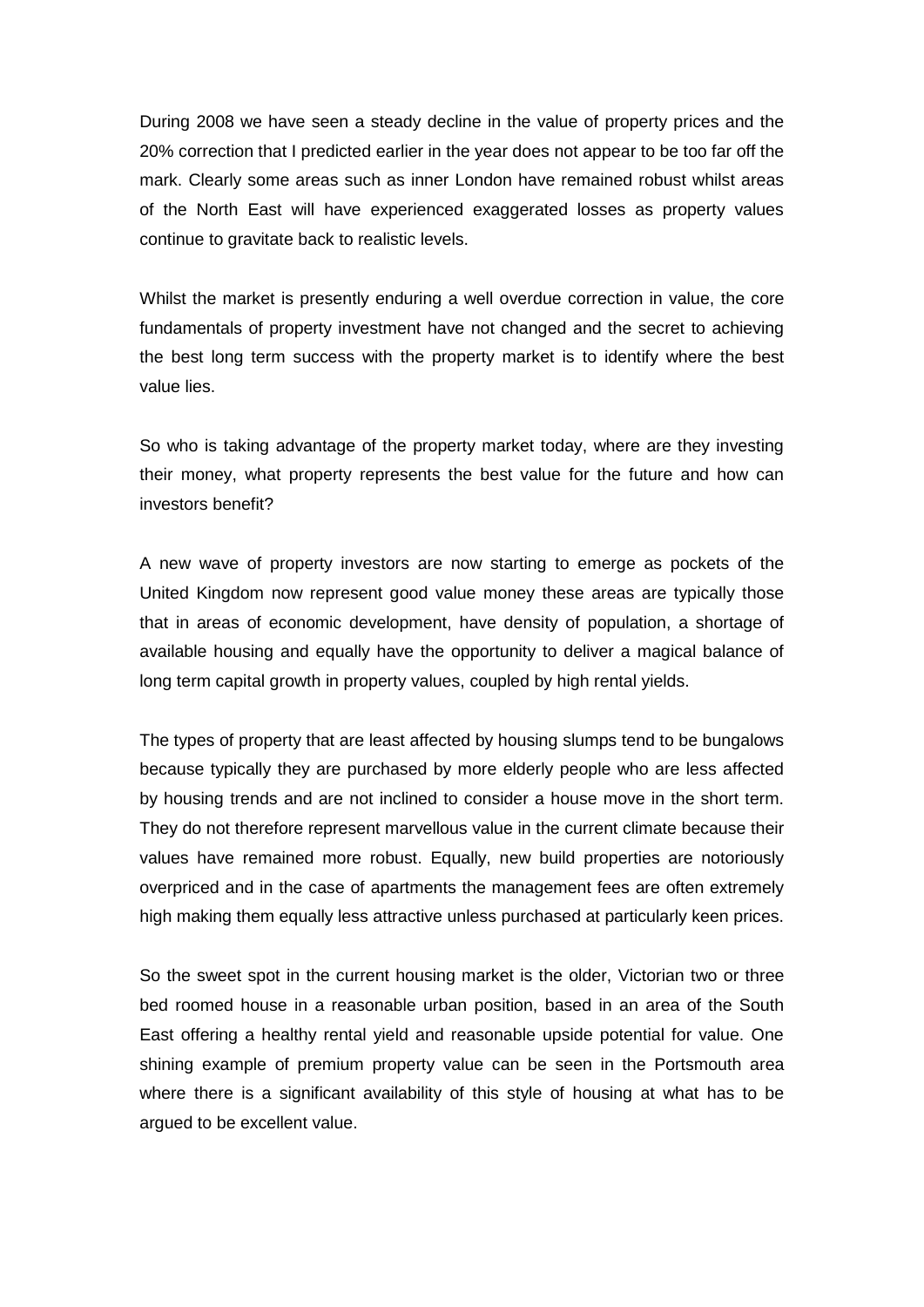Firstly, Portsmouth is well inside the golden catchment of the South East, it is within commutable distance to London and is the most densely populated city in the United Kingdom outside London. Unlike other areas of the South East, property prices have been relatively stable in Portsmouth and whilst they got fairly dizzy eighteen months ago, the market has already gone through a correction phase and property is now available with rental yields of up to 10% per annum being a strong indicator that property now represents excellent value in the area and whilst it is possible for a further correction to occur, it is unlikely to go much further as value, in the long term, is largely supported by the income potential of an asset and 10% is extraordinarily high.

As usual, the best time to invest in property is when sentiment is at its lowest ebb and few would argue against the statement that we are in that position right now. Many of those that are old enough to recall previous housing recessions would freely admit that had they been brave enough or had the capital to invest in property then, they would have been wealthier today as a result and the same principles are manifesting yet again.

Sadly, for many the dilemma is not a lack of inclination to invest in property but limited resources to do so. Banks are typically hawkish about lending money at present and the cost of borrowing is prohibitive and difficult to obtain and because we are in the midst of an economic recession then many inventors have less liquidity also.

For those that wish to participate in the emerging property market and do not have the resources or inclination to embark on building their own property portfolio there are still very some attractive property funds. Regrettably however, most of the larger property funds will have trouble for some time as they will continue to suffer from the impact of having built large portfolios of property at or before the peak of the market. Many are now equally compromised as their liquidity is being squeezed by a flow of redemptions as investors wish to reduce their exposure.

The area of the market to watch most carefully therefore is the newer vulture-style property funds from boutique investment houses that have emerged during 2008. They will have no legacy portfolio to battle with and no liquidity constraints. Their goal will be a straight forward one; to acquire property in key areas of the United Kingdom where best value can be achieved and to continue to buy through the curve into late